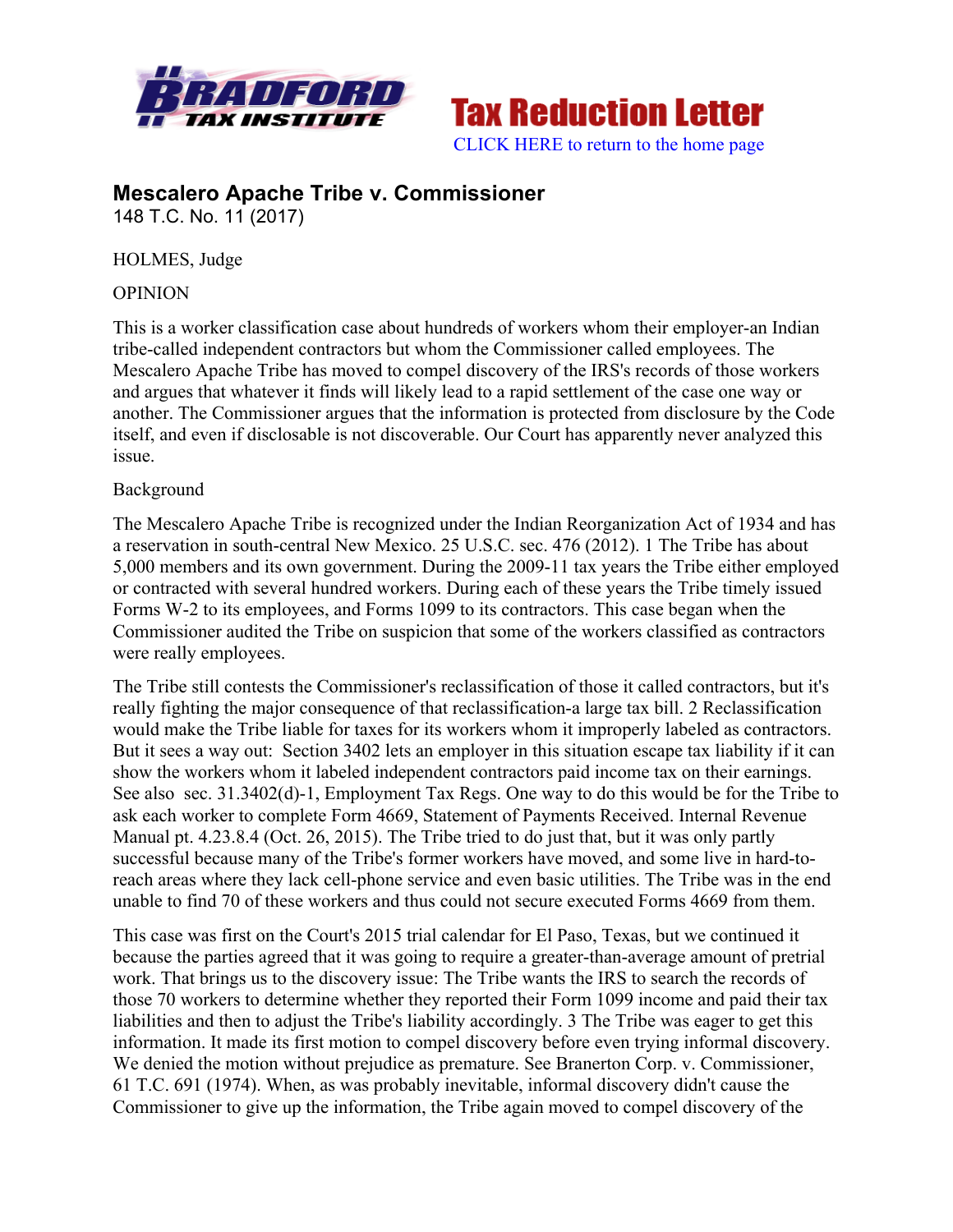Commissioner's records, but it was not in compliance with Rule 71(c) because it failed to attach the required documentation. 4 The Tribe's current motion to compel discovery-this time in compliance with our Rules-asks that we decide an issue that it turns out we have not yet analyzed in any opinion: Can an employer take discovery of its workers' IRS records to reduce its own tax liability under section 3402? [pg. 162]

The Commissioner objects, claiming that this is barred under section 6103 and that it amounts to a prohibited shift of the burden of proof from the Tribe to the Commissioner.

#### Discussion

 Section 3402(a) requires every employer to deduct and withhold a tax on the wages it pays. Sec. 31.3402(a)-1(b), Employment Tax Regs. The employer itself is liable for this withholding tax. Sec. 3403. But the tax is really in aid of the tax owed by the employee on the income he earns. The employee gets a credit on his income-tax bill for the money withheld by his employer from his paycheck. See, e.g., Slodov v. United States, 436 U.S. 238, 243 [42 AFTR 2d 78-5011] (1978). An employer can get hit with a big tax bill if it misclassifies its employees as independent contractors because it would not have collected and paid over this withholding tax. But what if the employee actually paid the tax on his income even though it wasn't withheld? The answer is that the employer is off the hook- section 3402(d) provides:

If the employer, in violation of the provisions of this chapter, fails to deduct and withhold the tax under this chapter, and thereafter the tax against which such tax may be credited is paid, the tax so required to be deducted and withheld shall not be collected from the employer \*\*\*.

The Tribe wants to take advantage of section 3402(d) in this case. But how? It tried to find its old workers and get them to fill out the form the IRS wants employers in this situation to use, but the Tribe argues that the information is just sitting there in the IRS's records.

Isn't that what discovery is for?

### I. Section 6103

The Commissioner first argues that he is barred by section 6103 from disclosing information to the Tribe. Section 6103(a) does provide a general rule that returns and the information on returns should be kept confidential. A "return" is "any tax or information return, declaration of estimated tax, or claim for refund," and "return information" includes "a taxpayer's identity, the nature, source, or amount of his income, payments, receipts, deductions, exemptions, credits, assets, liabilities, net worth, tax liability, tax withheld, deficiencies, overassessments, or tax payments." Sec. 6103(b)(1) and (2)(A) (emphasis added). So no one can doubt that what the Tribe seeks is "return information" protected by 6103. But general rules usually have exceptions in trail, and section 6103 is no different.

What is unusual is the extensive disagreement among courts about the extent and even existence of these exceptions. The possible exceptions that the parties identified are in section 6103(h)(4), which provides:

(4) Disclosure in judicial and administrative tax proceedings.-A return or return information may be disclosed in a Federal or State judicial or administrative proceeding pertaining to tax administration, but only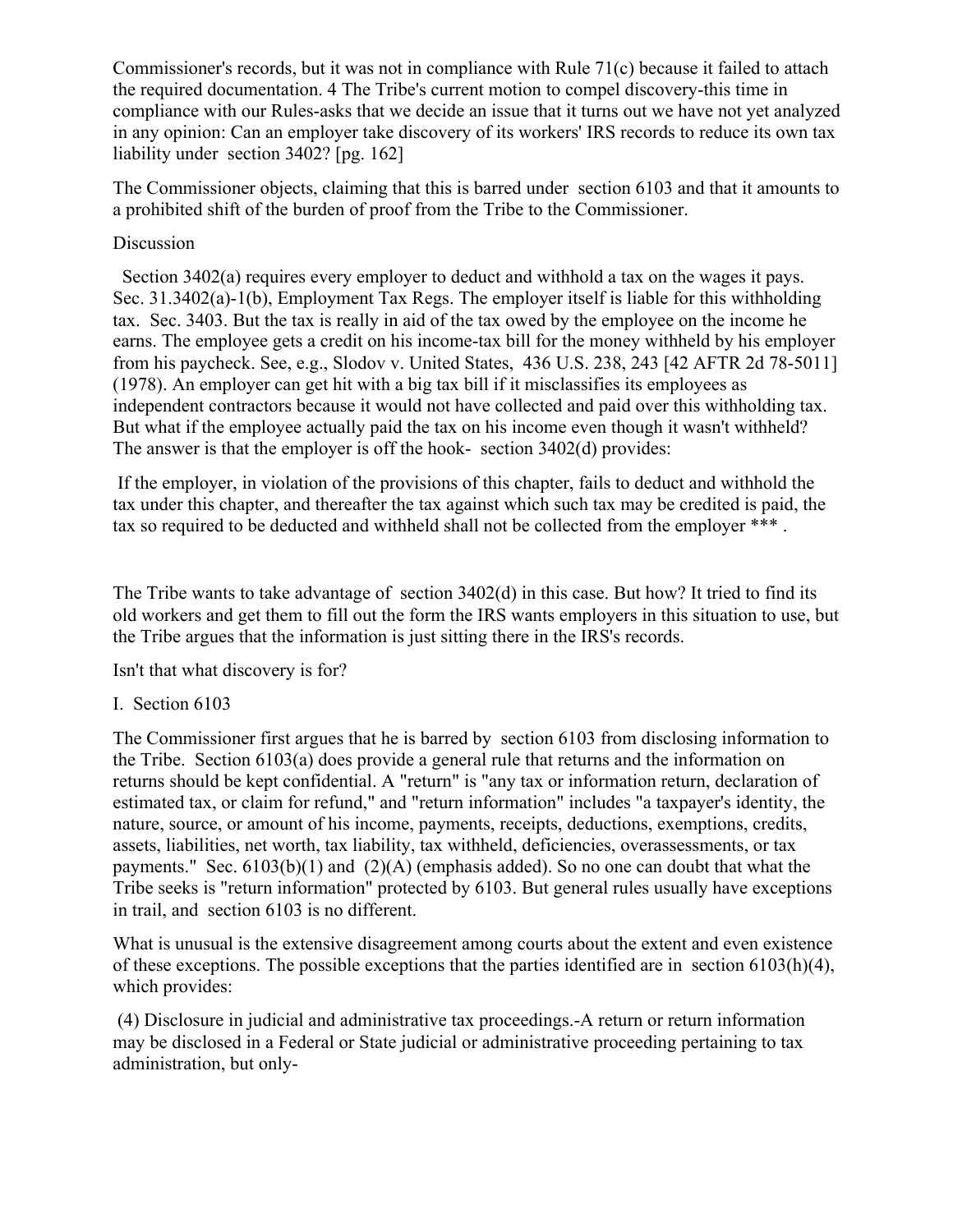\*\*\* (B) if the treatment of an item reflected on such return is directly related to the resolution of an issue in the proceeding; [or]

(C) if such return or return information directly relates to a transactional relationship between a person who is a party to the proceeding and the taxpayer which directly affects the resolution of an issue in the proceeding;

The first problem is that the circuits are split on the question of whom section 6103 information can be disclosed to under subsection (h)(4). The Fifth Circuit was the first to look at the issue, and it focused on the title of the subsection, "Disclosure to Certain Federal Officers and Employees For Purposes of Tax Administration, Etc." In Chamberlain v. Kurtz, 589 F.2d 827, 837-38 [43 AFTR 2d 79-657] (5th Cir. 1979), that court read section 6103(h) to allow release of third-party return information only to officials of the Department of the Treasury or the Department of Justice. The Tenth Circuit, however, specifically rejected that argument in First W. Gov't Sec., Inc. v. United States, 796 F.2d 356, 360 [58 AFTR 2d 86-5401] (10th Cir. 1986). It reasoned that, while section  $[pg. 163] 6103(h)(1)$ , (2), and (3) speaks of disclosure to officials, section 6103(h)(4) speaks specifically of disclosure in a judicial or administrative tax proceeding with no indication that disclosure should be limited to officials. The court found disclosure proper in judicial and administrative tax proceedings in general. Id.

Most courts have followed the Tenth Circuit in ruling on discovery requests. See Shell Petroleum, Inc. v. United States, 46 Fed. Cl. 719, 722 [85 AFTR 2d 2000-2043] (2000) (disclosure of return information authorized in connection with suit by taxpayer seeking tax credit); United States v. N. Tr. Co., 210 F. Supp. 2d 955, 956-58 [88 AFTR 2d 2001-7010] (N.D. Ill. 2001) (granting motion to compel discovery of partial third-party returns); Lebaron v. United States, 794 F. Supp. 947, 951-52 [69 AFTR 2d 92-671] (C.D. Cal. 1992) (disclosure of return information authorized in summons-enforcement proceeding). Because it seems highly likely that the Tribe's case is appealable to the Tenth Circuit 5 we will follow the precedent set in First Western and hold that third-party tax-return information may be disclosed in judicial and administrative tax proceedings to persons other than government officials under section 6103(h)(4), so long as the other requirements of subsection (h) are met.

Let us turn to that section. It allows disclosure of some information, but what kind exactly? The Tribe is looking for information about its workers' tax payments, which is "return information." And section 6103(h)(4) begins: "A return or return information may be disclosed in a Federal or State judicial or administrative proceeding pertaining to tax administration". (Emphasis added.) So far, this works for the Tribe.

But then the sentence continues, in subsection  $(h)(4)(B)$ , "but only if

\*\*\* the treatment of an item reflected on such return is directly related to the resolution of an issue in the proceeding". (Emphasis added.) Is there a difference here between disclosure of a return and disclosure of return information? Disclosure of "return information" is not mentioned in subparagraph (B). Both the Federal and Sixth Circuits have weighed in on the question of whether this provision authorizes the disclosure of "return information," and both have decided that it does not. United States v. NorCal Tea Party Patriots (In re United States), 817 F.3d 953, 962 [117 AFTR 2d 2016-1034] (6th Cir. 2016); In re United States, 669 F.3d 1333, 1339-40 [109 AFTR 2d 2012-588] (Fed. Cir. 2012). The Tenth Circuit might have ruled differently-in Tavery v. United States, 32 F.3d 1423 [74 AFTR 2d 94-5570] (10th Cir. 1994), it allowed disclosure of a taxpayer's "return information" under section 6103(h)(4)(B) after it analyzed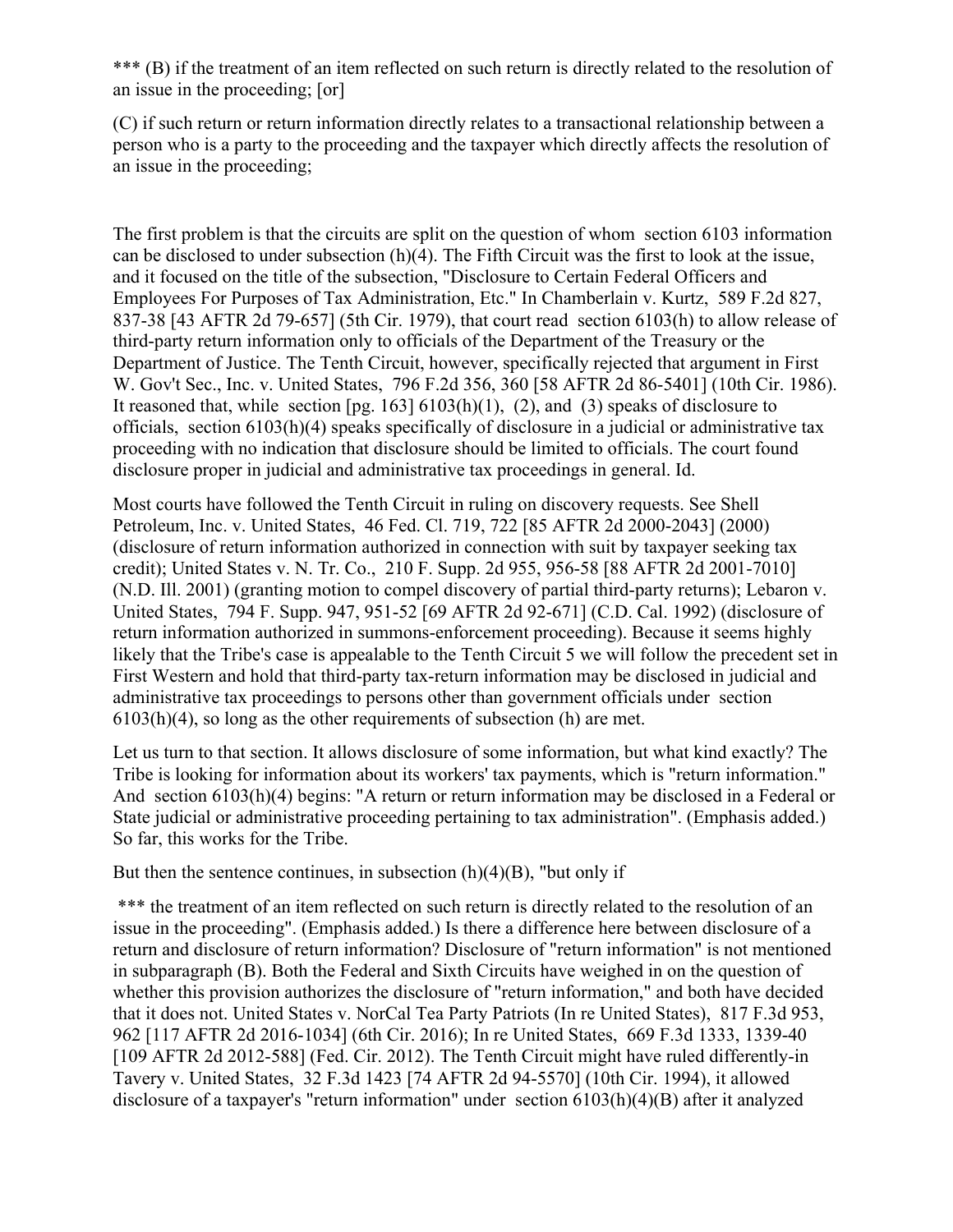whether the information "directly related to the resolution of an issue in the proceeding." It seems to have done so without considering absence of the phrase "return information" in subparagraph (B). But then, in a published but nonprecedential order issued a year after Tavery, the Tenth Circuit relied on Tavery to uphold the disclosure of a return, but specifically reasoned that because the introductory wording of section 6103(h)(4) allows disclosure of a "return or return information," the government may disclose either returns or return information under subsection (h)(4)(B). See Conklin v. United States, 61 F.3d 915 [76 AFTR 2d 95-5896] (10th Cir. 1995).

We will conscientiously avoid this conflict. In just the next subsection, Congress expressly allowed for disclosure of both "returns" and "return information." Sec. 6103(h)(4)(C). The Tribe in the case before us needs to know whether its workers paid their tax liabilities-that's "return information" and not something readily apparent on the face of a return. Sec. 6103(b)(1) and (2); see In re United States, 669 F.3d at 1339-40. But that may still not be enough. Section 6103(h)(4)(C) permits disclosure of returns or return information [pg. 164] only if such "return or return information directly relates to a transactional relationship between a person who is a party to the proceeding and the taxpayer which directly affects the resolution of an issue in the proceeding."

Subparagraph (C) raises a few more questions. First, what is a "transactional relationship" under section 6103, and is the employer/worker relationship included within it? Next, does the return information that the Tribe wants "directly relate" to this relationship? And, finally, does the information related to the transactional relationship directly affect the resolution of the issue in this case?

Look first at what relationships count. Courts have found that many different types of relationships satisfy section 6103(h)(4)(C). See, e.g., First Western, 796 F.2d (RIA) at 358 (investors and promoters in the same tax-shelter scheme); Noske v. United States, 71A A.F.T.R.2d (RIA) 93-3243 (D. Minn. 1992) (participants in a fraudulent-conveyance scheme), aff'd without published opinion, 998 F.2d 1018 (8th Cir. 1993); Davidson v. Brady, 559 F. Supp. 456 [51 AFTR 2d 83-1062] (W.D. Mich. 1983) (participants in general business dealings), aff'd, 732 F.2d 552 [53 AFTR 2d 84-1187] (6th Cir. 1984); Guarantee Mut. Life Co. v. United States, 42 A.F.T.R.2d (RIA) 78-5915 (D. Neb. 1978) (insurance agents and insurance company). To "transact" means simply "to carry on business." Webster's Third New International Dictionary 2425 (2002). And the wide variety of business relationships that other courts have held are included in the general phrase lead us now to hold that the relationship between an employer and his worker is one that pertains to the carrying on of business.

Our next question is whether the return information that the Tribe is asking for "directly relates" to this relationship. Here we have some help from a district court in Nebraska. In Guarantee Mut. Life, 42 A.F.T.R.2d (RIA) 78-5915, a company sued for a tax refund by establishing that its workers were independent contractors and not employees. The district court there found that the workers' tax records would contain evidence of how the workers viewed their status-a significant factor in a worker-classification case-and allowed disclosure under section 6103(h)(4)(C). Id. We agree that whether the Tribe's workers paid their tax liabilities in full tends to show whether they considered themselves independent contractors or employees and thus directly relates to their relationship with the Tribe.

Whether return information directly affects the resolution of an issue in a case is one where there is more law. For example, in Texture Source, Inc. v. United States, 851 F. Supp. 2d 1260, 1267 [109 AFTR 2d 2012-1131] (D. Nev. 2012), the court found that discovery of relevant return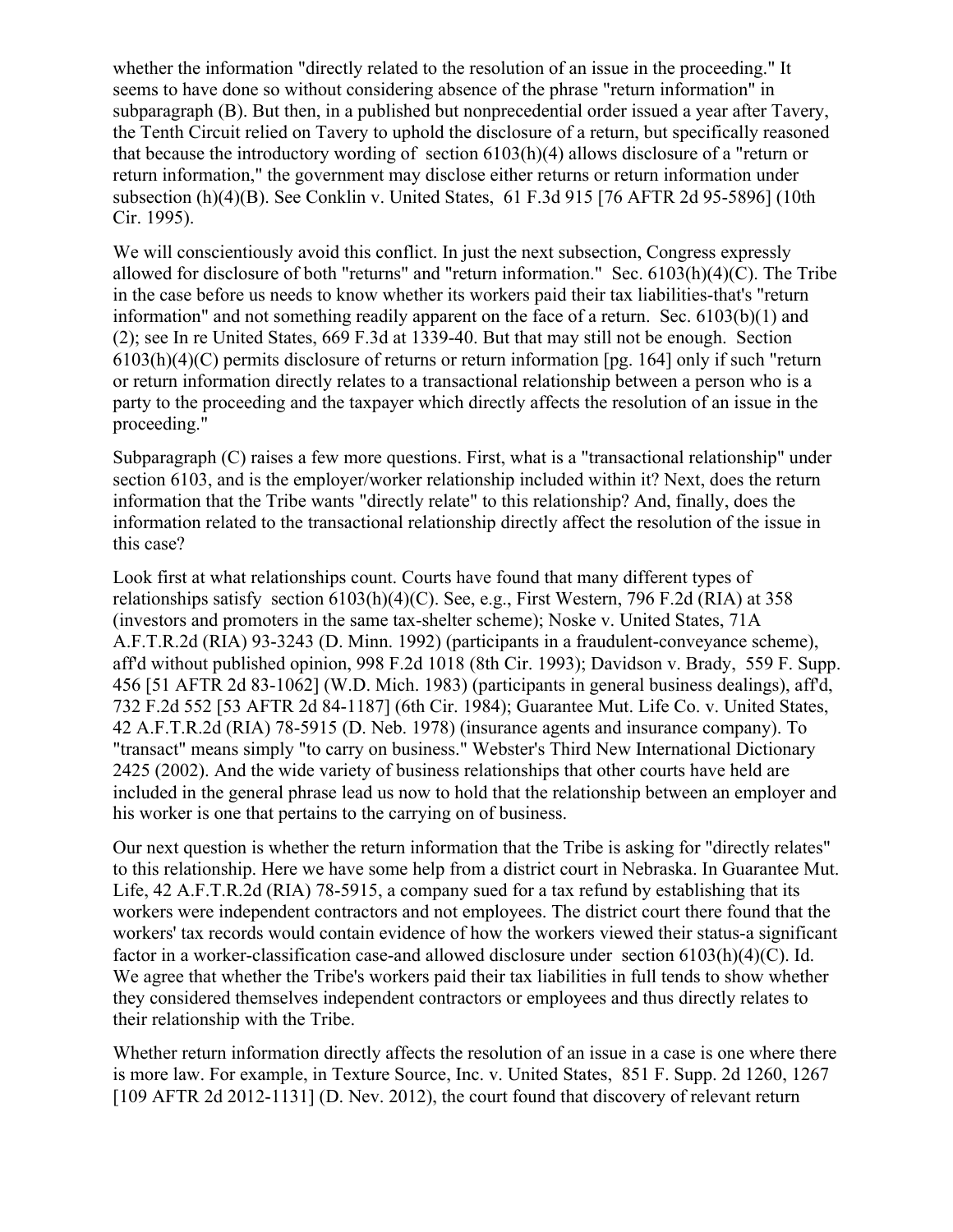information relating to tax treatment of drywall workers was directly related to the tax treatment of those workers as contractors. In Davidson, 559 F. Supp. at 461, the court found that financial statements between a debtor and a creditor directly related to whether the creditor made a material misstatement to a probation officer. This information directly related to the sentencing court's ability to resolve an issue crucial in arriving at a just sentence for the creditor. Id. at 461- 62. And in First Western, 796 F.2d at 359-60, the court found that audit information relating to a transactional relationship between investors and their broker directly affected the investors' tax liabilities.

How the Tribe's workers viewed themselves-as employees or independent contractors-is a factor in worker-classification cases. See Weber v. Commissioner, 103 T.C. 378, 387 (1994) (whether a worker is a common-law employee or an independent contractor depends in part on the relationship the parties believed they were creating), aff'd, 60 F.3d 1104 [76 AFTR 2d 95-5782] (4th Cir. 1995); see also Ewens & Miller, Inc. v. Commissioner, 117 T.C. 263, 270 (2001). And whether the Tribe's workers paid their income-tax liabilities as independent contractors would tend to prove or disprove the Tribe's case, which would directly relate to the resolution of one of the issues here. We also shouldn't overlook the big issue here: If the Tribe's workers did indeed pay their tax liabilities, then the Tribe's section 3402(d) defense would be proved and would be entirely resolved. [pg. 165]

We hold that the Tribe's workers' return information is disclosable under section 6103(h)(4)(C).

## II. Burden of Proof

The Commissioner still objects that, even if the information is disclosable, it is still not discoverable. It is true that section 3402(d) seems to place the burden on the taxpayer to show that the income tax is paid. And each party in civil litigation must bear "the ordinary burden of financing his own suit." Eisen v. Carlisle & Jacquelin, 417 U.S. 156, 179 (1974). But that doesn't mean discovery cannot be had of his opponent. Our Rule 70(b) says that information is discoverable or not "regardless of the burden of proof involved." We've read our Rule to mean what it says. Piscatelli v. Commissioner, 64 T.C. 424, 426 (1975). "Who bears the burden of proof on an issue has no effect on the obligation to comply with appropriate discovery requests." Guillo v. Commissioner, T.C. Memo. 1998-40 [1998 RIA TC Memo ¶98,040], 1998 WL 42189 at \*4, aff'd, 165 F.3d 915 [82 AFTR 2d 98-7197] (9th Cir. 1998).

Under Rule 70(b), "discovery may concern any matter not privileged and which is relevant to the subject matter involved in the pending case." Bernardo v. Commissioner, 104 T.C. 677, 682 (1995). It's up to the party opposing the production to show that the information is not discoverable. Rutter v. Commissioner, 81 T.C. 937, 948 (1983) (citing Branerton Corp. v. Commissioner, 64 T.C. 191, 193 (1975)). The Commissioner argues here that the statute places the burden on the Tribe, 6 and that for him to comply with the request places a "tremendous", if almost unelaborated, burden on him. 7

Because the Tribe seeks information that is both disclosable and discoverable, we hold for the Tribe.

An appropriate order will be issued.

Reviewed by the Court.

MARVEL, FOLEY, VASQUEZ, GALE, THORNTON, GOEKE, GUSTAFSON, PARIS, MORRISON, KERRIGAN, BUCH, LAUBER, NEGA, PUGH, and ASHFORD, JJ., agree with this opinion of the Court.